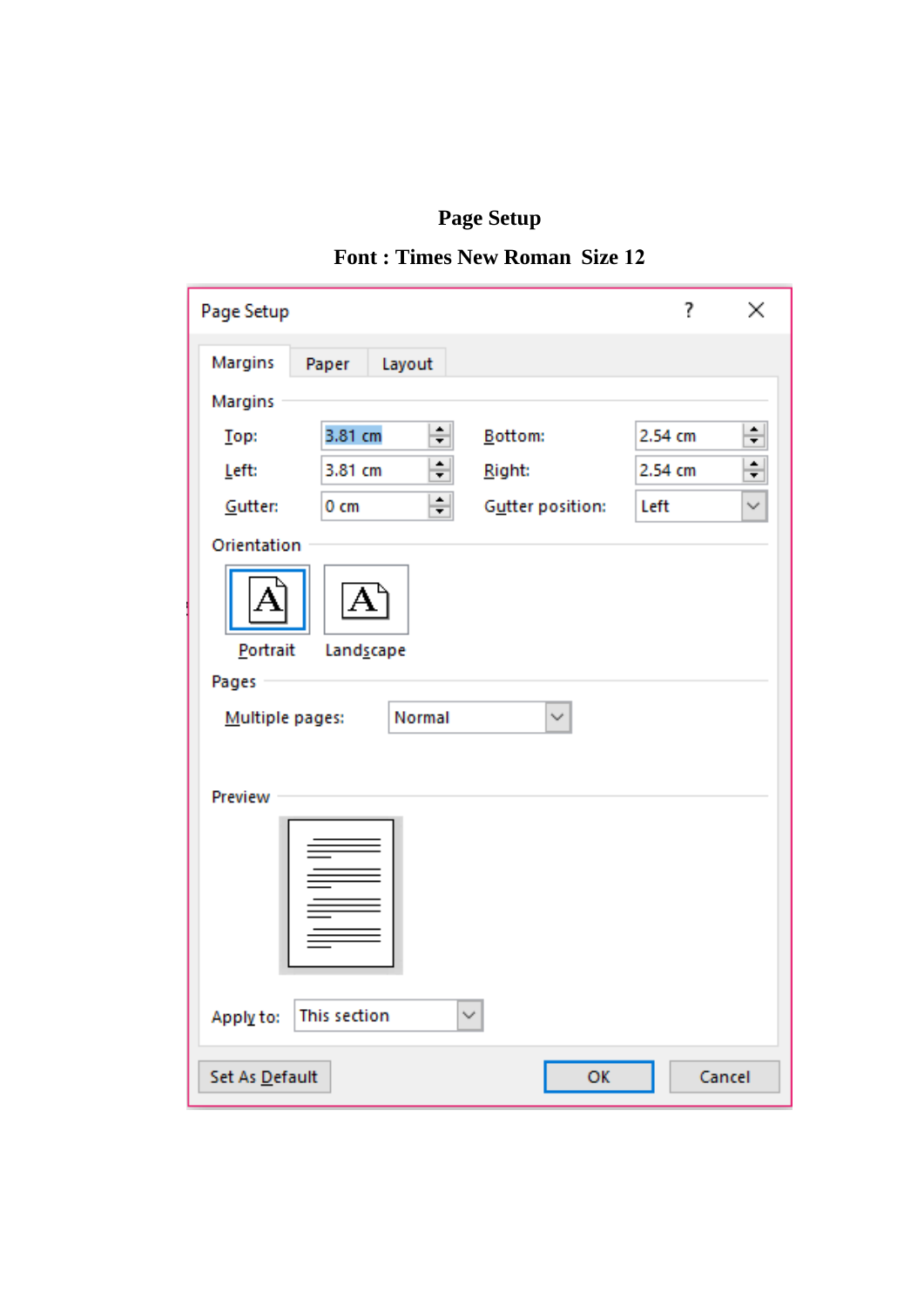| Page Setup                                                  |         |        |    | ? | × |
|-------------------------------------------------------------|---------|--------|----|---|---|
| Margins<br>Paper                                            | Layout  |        |    |   |   |
| Section                                                     |         |        |    |   |   |
| Section start:<br>New page<br>✓                             |         |        |    |   |   |
| Suppress endnotes                                           |         |        |    |   |   |
| <b>Headers and footers</b>                                  |         |        |    |   |   |
| Different odd and even                                      |         |        |    |   |   |
| Different first page                                        |         |        |    |   |   |
| From edge:                                                  | Header: | 2.5 cm | ≑∣ |   |   |
| ≑<br>1.27 cm<br>Footer:                                     |         |        |    |   |   |
| Page                                                        |         |        |    |   |   |
| Vertical alignment:                                         | Top     |        | ✓  |   |   |
|                                                             |         |        |    |   |   |
|                                                             |         |        |    |   |   |
| Preview                                                     |         |        |    |   |   |
|                                                             |         |        |    |   |   |
|                                                             |         |        |    |   |   |
|                                                             |         |        |    |   |   |
|                                                             |         |        |    |   |   |
|                                                             |         |        |    |   |   |
| Line Numbers<br>Whole document<br>Borders<br>Apply to:<br>✓ |         |        |    |   |   |
| OK<br>Cancel<br>Set As Default                              |         |        |    |   |   |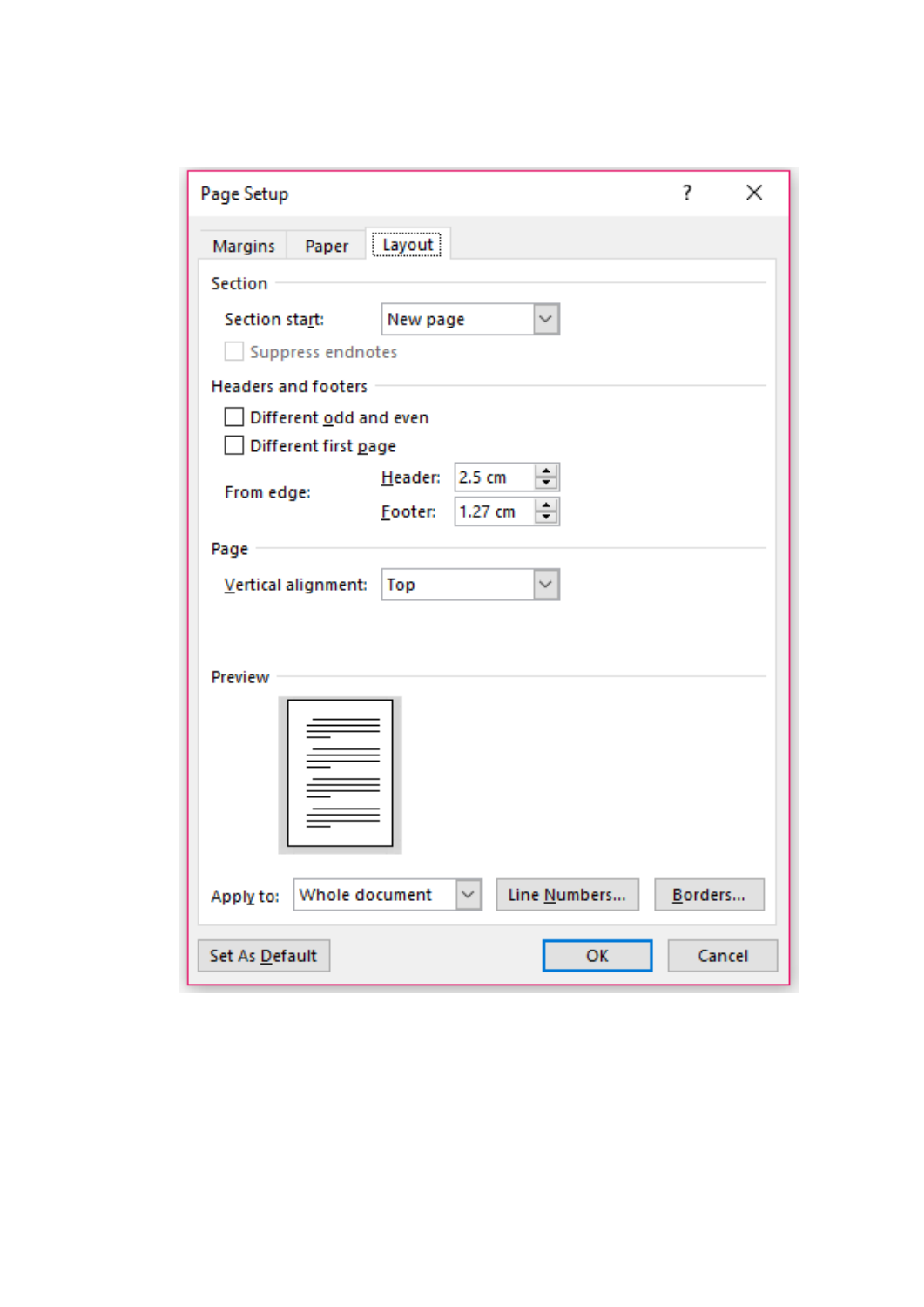

## **Preliminary Assessment of Seawater Intrusion in Phuket Island,**

**Thailand**

**Sakanann VANN**

**A Thesis Submitted in Fulfillment of the Requirements for the Degree of Master of Science in Earth System Science (International Program) Prince of Songkla University 2020**

**Copyright of Prince of Songkla University**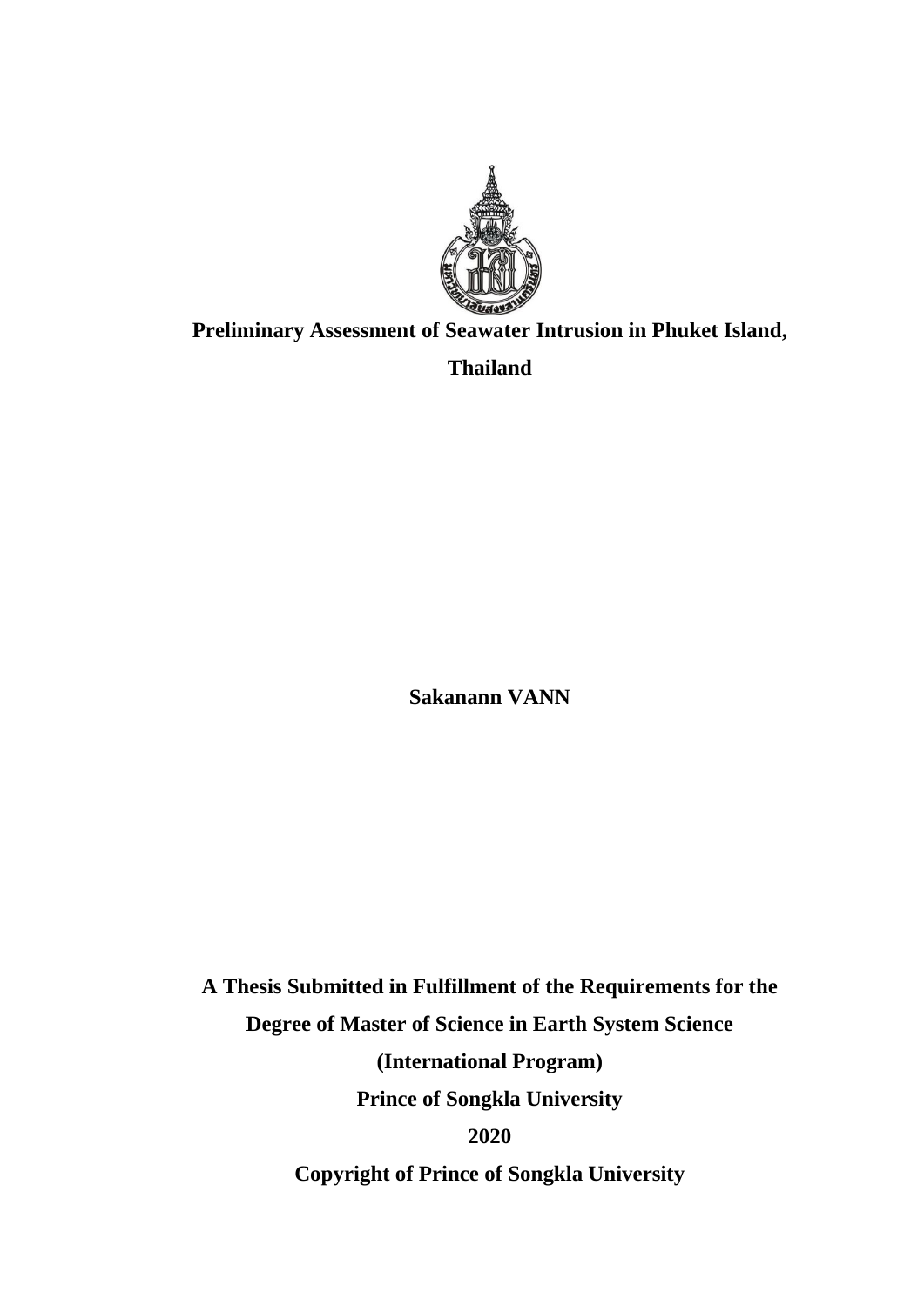

# **Preliminary Assessment of Seawater Intrusion in Phuket Island, Thailand**

**Sakanann VANN**

**A Thesis Submitted in Fulfillment of the Requirements for the Degree of Master of Science in Earth System Science (International Program) Prince of Songkla University 2020 Copyright of Prince of Songkla University**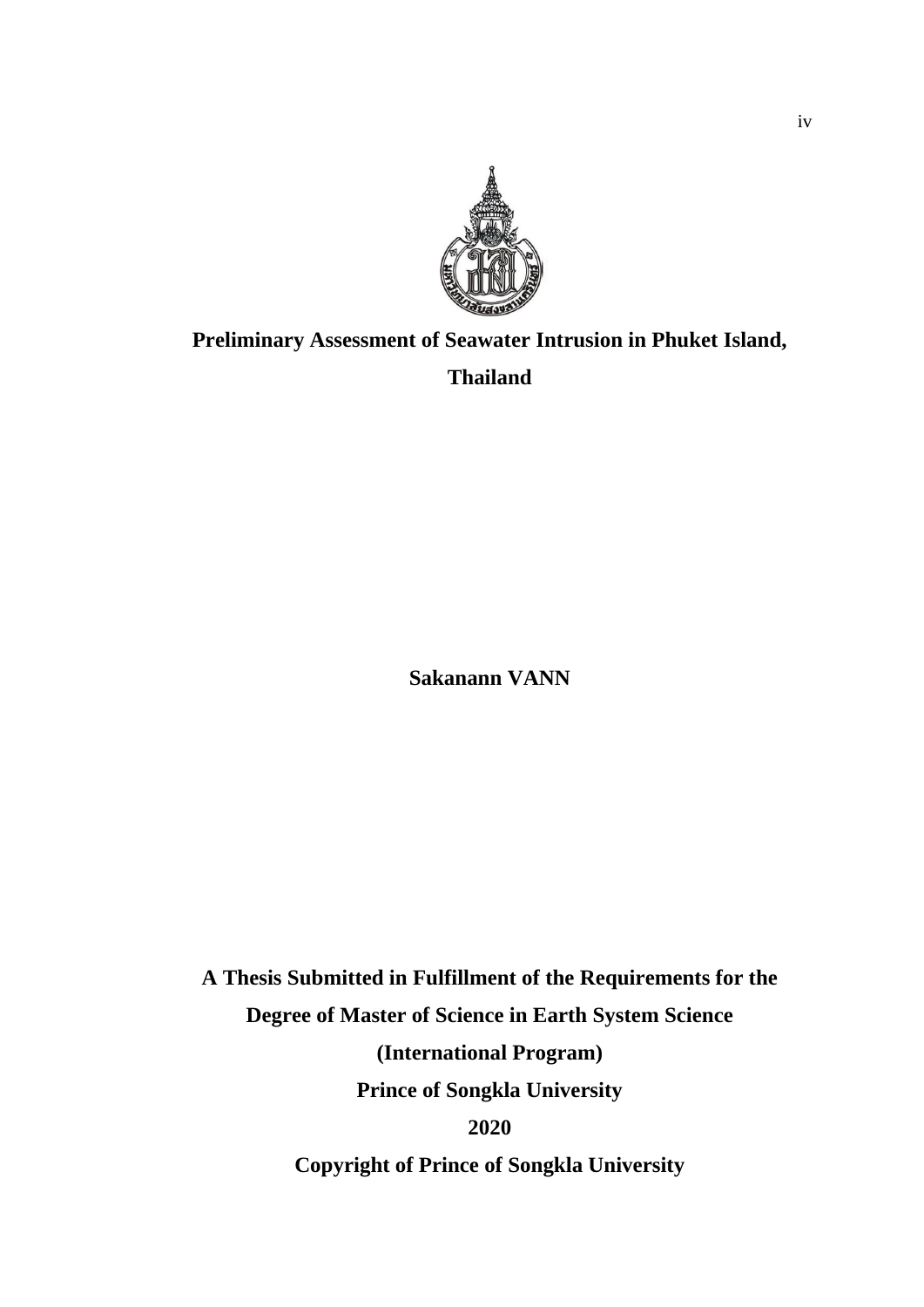| <b>Thesis Title</b>  | Preliminary Assessment of Seawater Intrusion in Phuket Island, |
|----------------------|----------------------------------------------------------------|
|                      | <b>Thailand</b>                                                |
| Author               | Mr. Sakanann VANN                                              |
| <b>Major Program</b> | Earth System Science                                           |

**Major Advisor Examining Committee:**

…………………………………… …………………….…Chairperson (Dr. Avirut Puttiwongrak) (Prof. Dr. Piti Sukontasukkul)

……………………….…Committee

**Co-advisor** (Dr. Avirut Puttiwongrak)

……………………………………. ……………………….…Committee

(Assoc. Prof. Dr. Pham Huy Giao) (Assoc. Prof. Dr. Pham Huy Giao)

……………………….…Committee

(Dr. Kritana Prueksakon)

……………………….…Committee

(Dr. Tanwa Arpornthip)

The Graduate School, Prince of Songkla University, has approved this thesis as fulfillment of the requirements for the Master of Science Degree in Earth System Science

> ………………………………………… (Prof. Dr. Damrongsak Faroongsarng) Dean of Graduate Schoo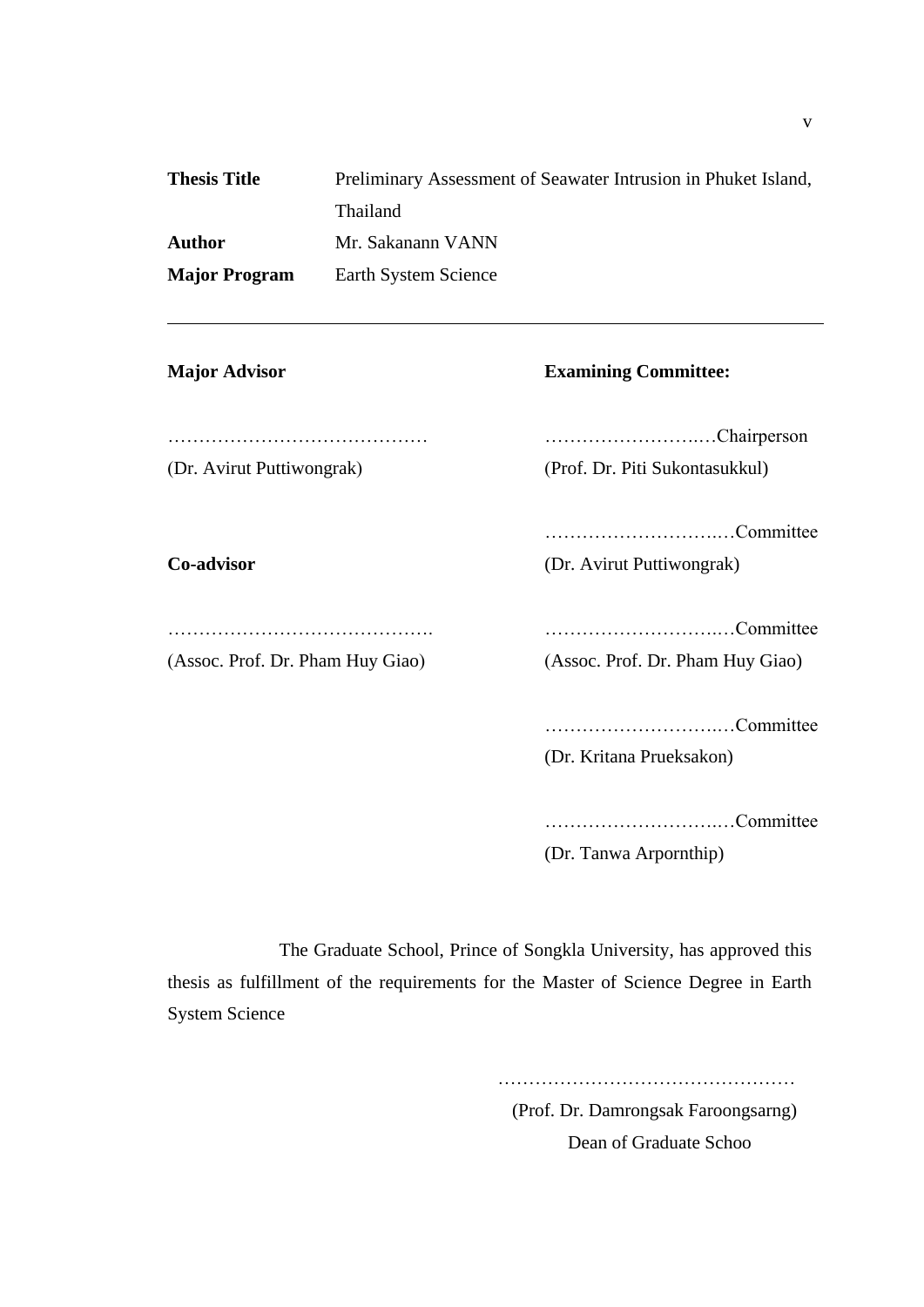This is to certify that the work here submitted is the result of the candidate's own investigations. Due acknowledgment has been made of any assistance received.

..........................................Signature

 (Dr. Avirut Puttiwongrak) Major Advisor

..........................................Signature

 (Mr. Sakanann VANN) Candidate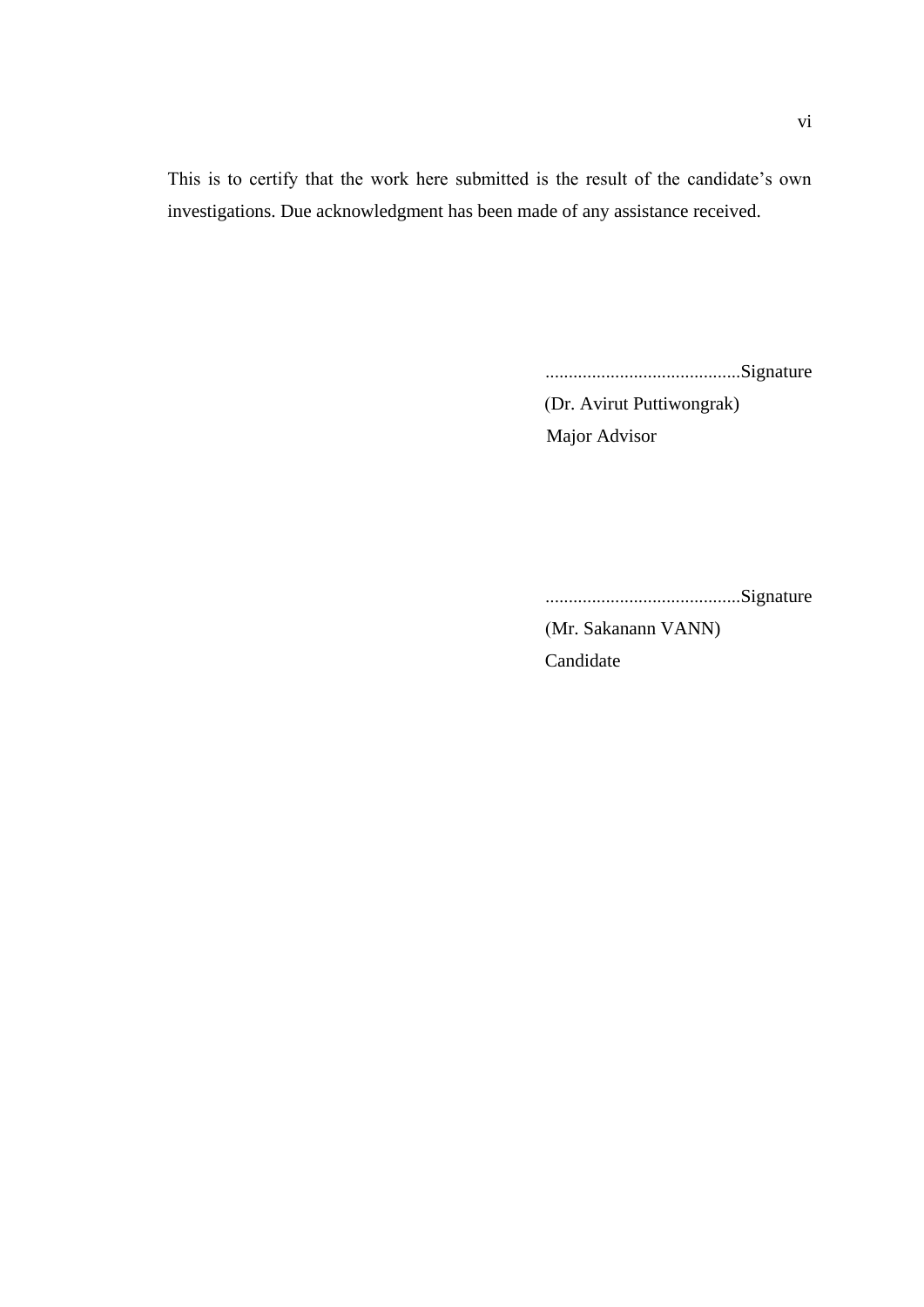I hereby certify that this work has not been accepted in substance for any degree, and is not being currently submitted in candidature for any degree.

...........................................Signature

 (Mr. Sakanann VANN) Candidate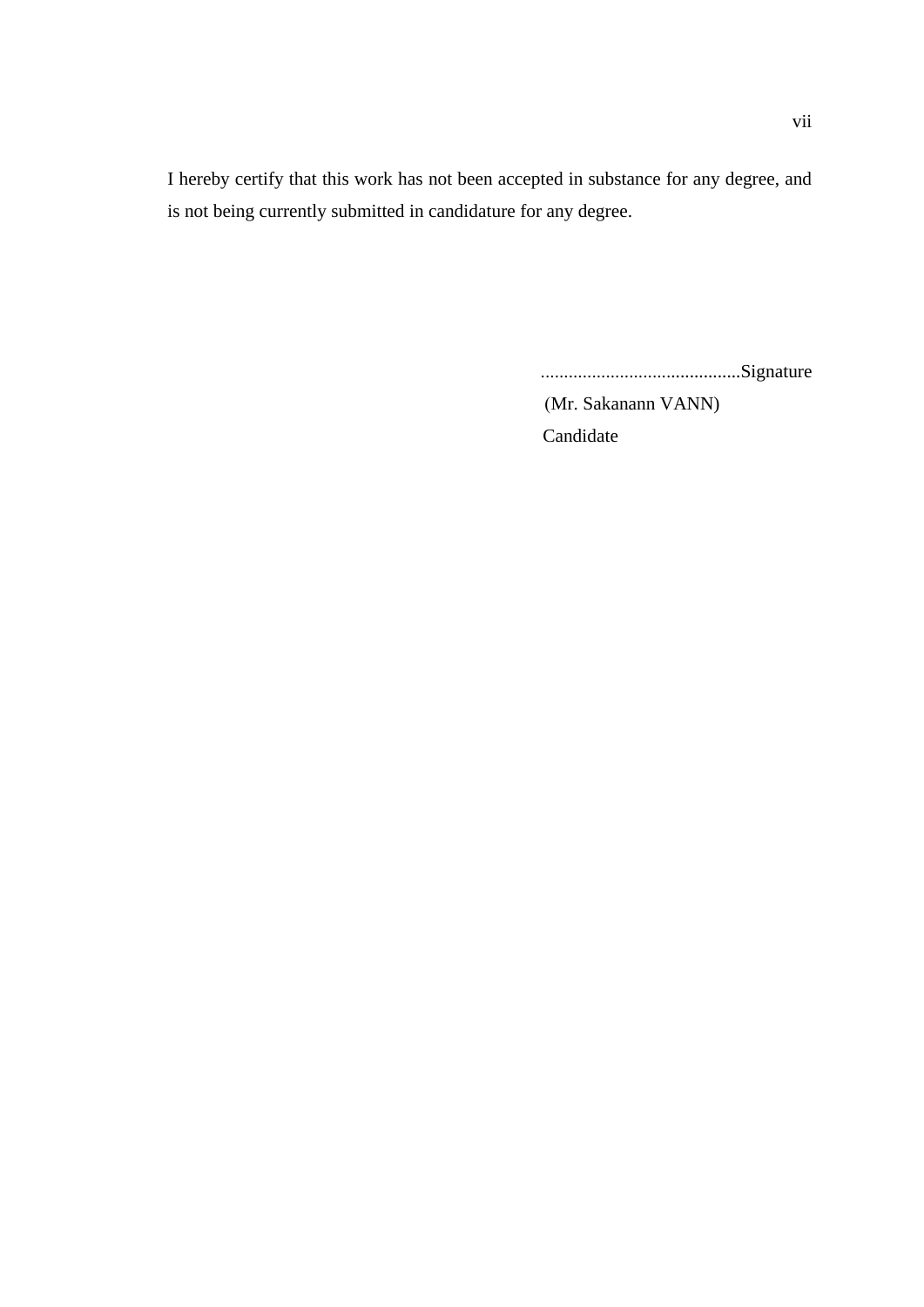| <b>Thesis Title</b>  | Preliminary Assessment of Seawater Intrusion in Phuket Island, |
|----------------------|----------------------------------------------------------------|
|                      | <b>Thailand</b>                                                |
| Author               | Mr. Sakanann VANN                                              |
| <b>Major Program</b> | Earth System Science                                           |
| <b>Academic Year</b> | 2017                                                           |

## **ABSTRACT**

Seawater intrusion can gradually cause a severe problem by contaminating freshwater aquifers and causing a lack of fresh water.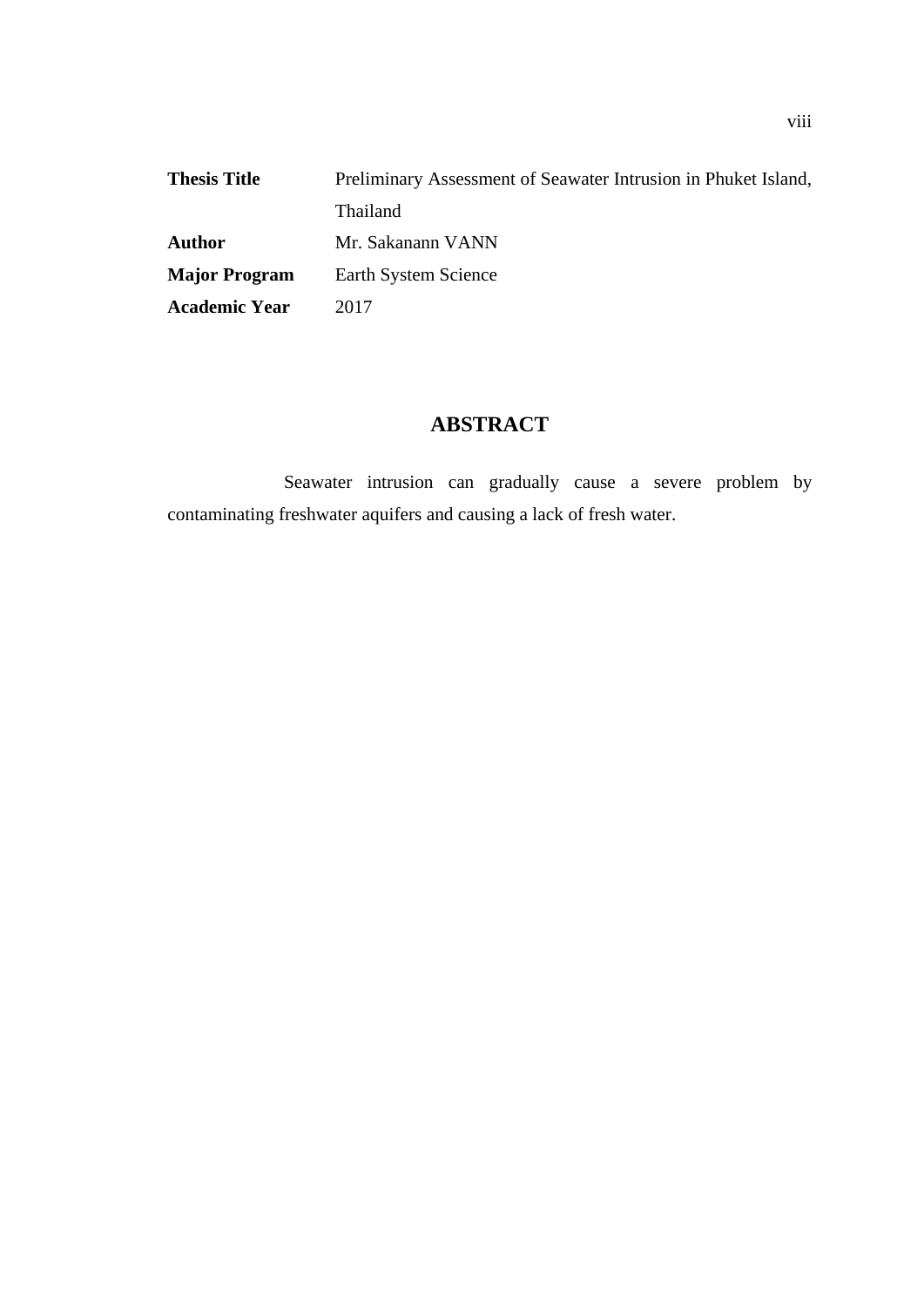### **ACKNOWLEDGMENT**

First of all, I must express my very profound gratitude to my family for providing me with unfailing support and continuous encouragement throughout my years of study.

Sakanann VANN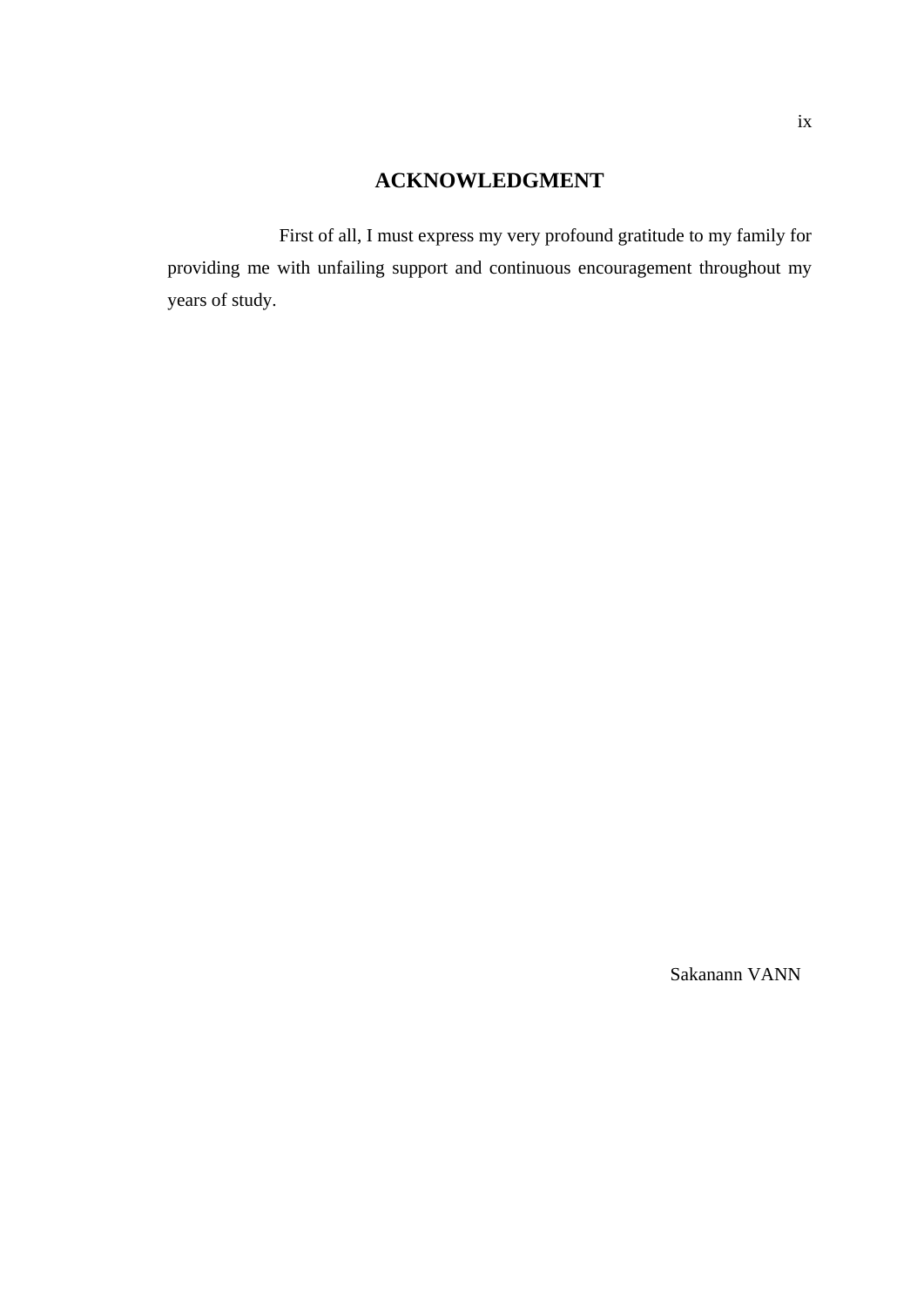## **CONTENTS**

| <b>ABSTRACT</b>                    | V              |
|------------------------------------|----------------|
| <b>ACKNOWLEDGEMENT</b>             | vi             |
| <b>LIST OF CONTENT</b>             | vii            |
| <b>LIST OF FIGURES</b>             | viii           |
| <b>LIST OF TABLES</b>              | ix             |
| <b>CHAPTER</b>                     |                |
| <b>1 INTRODUCTION</b>              | $\mathbf{1}$   |
| 1.1 Heading                        | $\mathbf{1}$   |
| 1.2 Heading                        | $\mathbf{1}$   |
| 2.1.1 Sub-Heading                  | 3              |
| <b>2 LITERATURE REVIEW</b>         | 3              |
| <b>3 METHODOLOGY</b>               | 5              |
| <b>4 RESULTS</b>                   | $\overline{7}$ |
| <b>5 DISCUSION AND CONCLUSIONS</b> | $\overline{7}$ |
| <b>REFERENCES</b>                  | 9              |
| <b>VITAE</b>                       | 10             |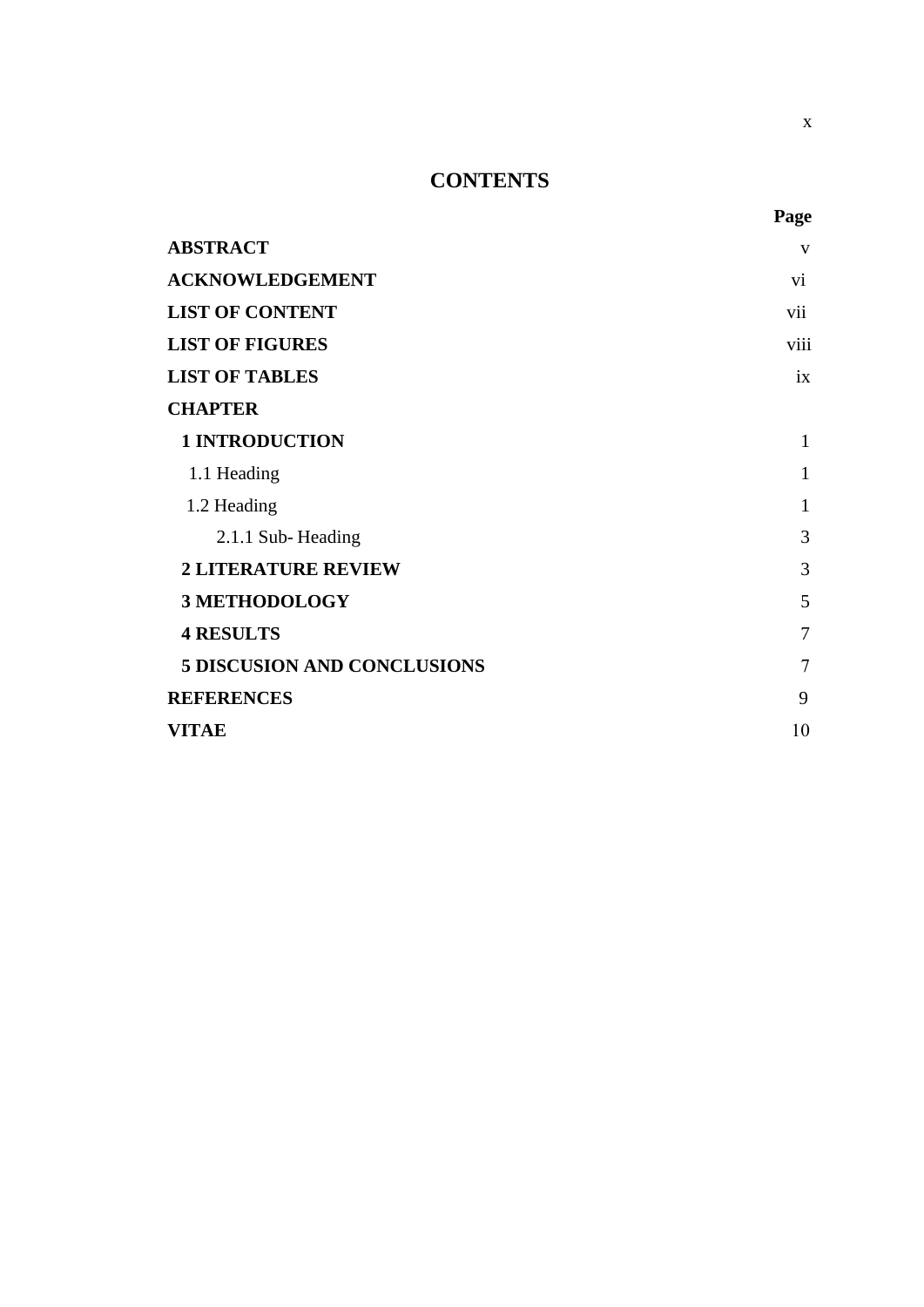# **LIST OF FIGURES**

| <b>Figures</b> |                                                         | Page |
|----------------|---------------------------------------------------------|------|
| 1.1            | Flow Patterns of Groundwater and the Dispersion Zone in |      |
|                | Coastal Aquifer.                                        |      |
| 1.2            | Flow Patterns of Groundwater                            |      |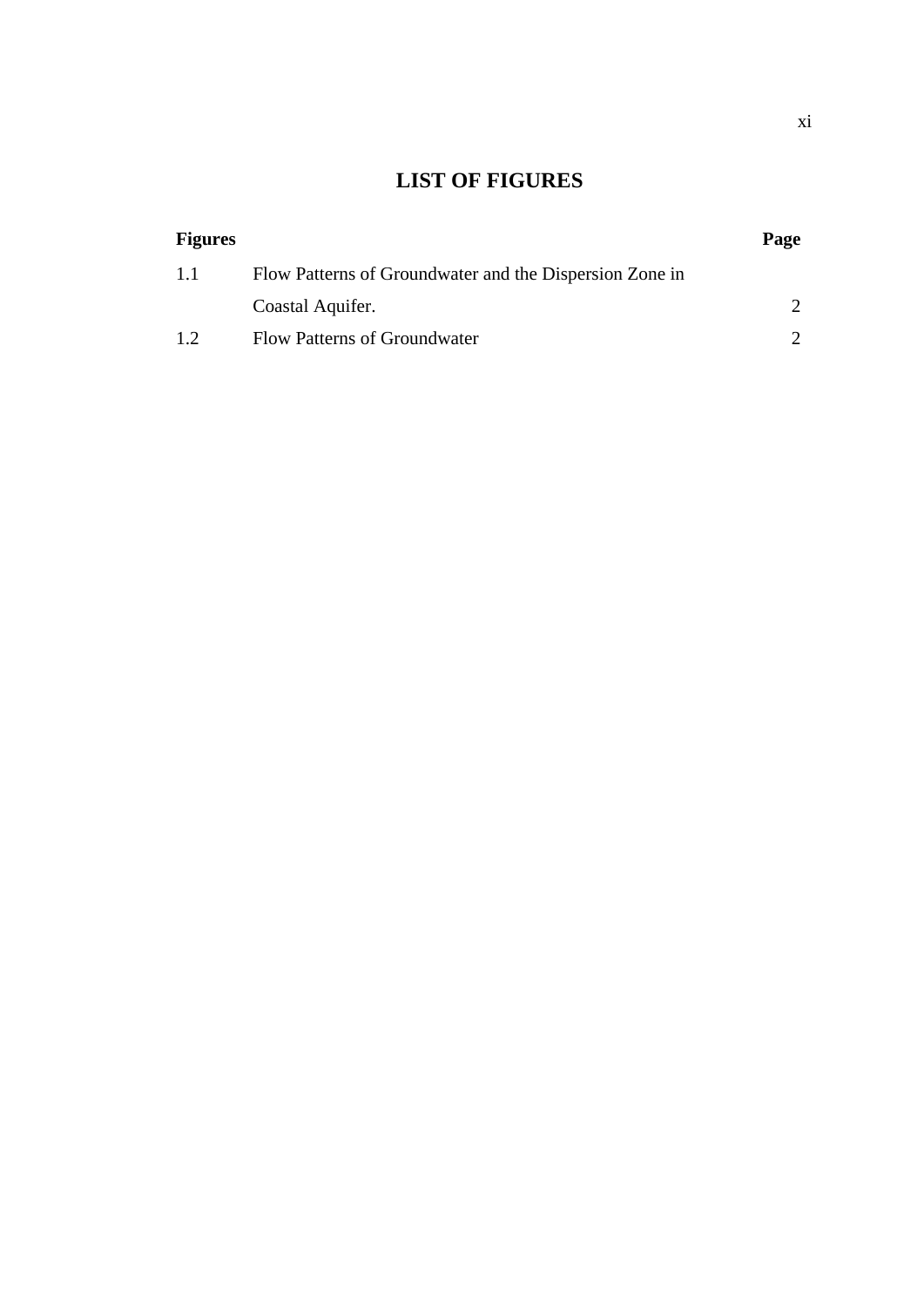# **LIST OF TABLES**

| <b>Table</b> |                                                         | Page |
|--------------|---------------------------------------------------------|------|
| 1.1          | Number of Groundwater Wells and Amount of Allowed Water |      |
|              | Consumption in Phuket in 2012.                          |      |
| 1.2          | Soil Sample Preparation                                 |      |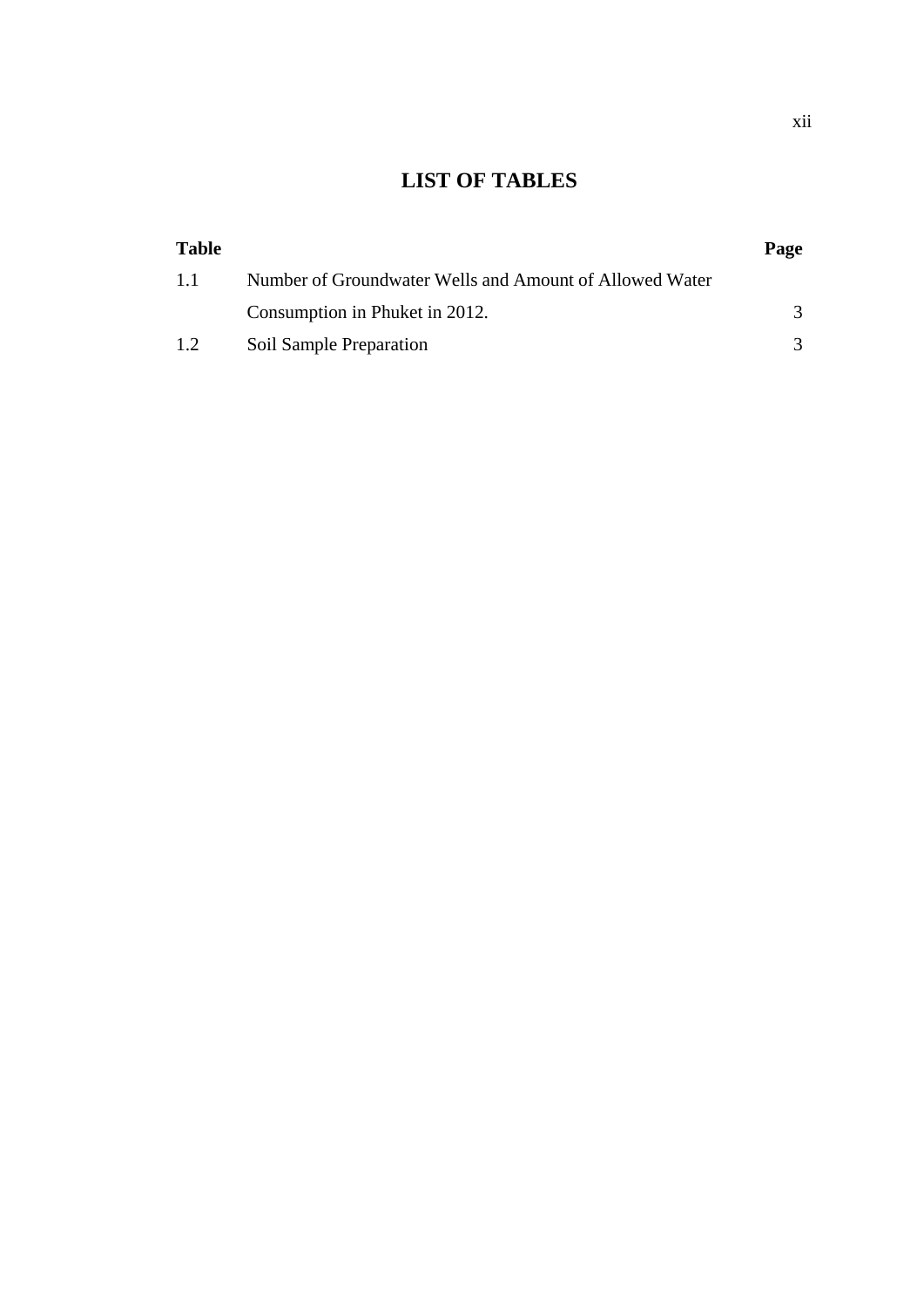### **CHAPTER 1**

### **INTRODUCTION**

#### **2 enter**

#### **1.1 Background of the Study**

#### **1 inch**

There are some main factors causing seawater intrusion, the movement of saline water into underground freshwater aquifers, along coastal areas such as rising of seawater level caused by global warming, high consumption of freshwater that can cause the shortage of freshwater, over-pumping from aquifer that can reduce water pressure and then let the seawater intrude to aquifer, agricultural process with requiring

lots of amount of fresh water Paragraph knowledge as well. The salini (resistivity and self- potential) geophysical, geochemical, and between freshwater and seawater set up.

### **1 enter**

### **1.2 Statement of Problem**

While the seawa

parts of the world, it is also a Thailand. Phuket island is a we million visitors in  $2013$  and (unpublished tourist data from The rapid increases in popul increased water demands in the

| Indents and Spacing<br>Line and Page Breaks<br>Left<br>Alignment:<br>Collapsed by default<br>Outline level:<br>Level <sub>2</sub><br>۰<br>Special:<br>Left:<br>0 <sub>cm</sub><br>By:<br>┯<br>÷<br>$0.63$ cm $-$<br>Hanging<br>Right:<br>0 <sub>cm</sub><br><b>Mirror indents</b><br>÷<br>Before:<br>0 <sub>pt</sub><br>Line spacing:<br>At:<br>≑∣<br>$\div$<br>1.5 lines<br>12 <sub>pt</sub><br>After:<br>$\checkmark$<br>Don't add space between paragraphs of the same style | . <del>.</del> |                |    |        |
|---------------------------------------------------------------------------------------------------------------------------------------------------------------------------------------------------------------------------------------------------------------------------------------------------------------------------------------------------------------------------------------------------------------------------------------------------------------------------------|----------------|----------------|----|--------|
| General<br>Indentation<br>Spacing                                                                                                                                                                                                                                                                                                                                                                                                                                               |                |                |    |        |
|                                                                                                                                                                                                                                                                                                                                                                                                                                                                                 |                |                |    |        |
|                                                                                                                                                                                                                                                                                                                                                                                                                                                                                 |                |                |    |        |
|                                                                                                                                                                                                                                                                                                                                                                                                                                                                                 |                |                |    |        |
|                                                                                                                                                                                                                                                                                                                                                                                                                                                                                 |                |                |    |        |
|                                                                                                                                                                                                                                                                                                                                                                                                                                                                                 |                |                |    |        |
|                                                                                                                                                                                                                                                                                                                                                                                                                                                                                 |                |                |    |        |
|                                                                                                                                                                                                                                                                                                                                                                                                                                                                                 |                |                |    |        |
|                                                                                                                                                                                                                                                                                                                                                                                                                                                                                 |                |                |    |        |
|                                                                                                                                                                                                                                                                                                                                                                                                                                                                                 |                |                |    |        |
|                                                                                                                                                                                                                                                                                                                                                                                                                                                                                 |                |                |    |        |
|                                                                                                                                                                                                                                                                                                                                                                                                                                                                                 |                |                |    |        |
|                                                                                                                                                                                                                                                                                                                                                                                                                                                                                 | Preview        |                |    |        |
|                                                                                                                                                                                                                                                                                                                                                                                                                                                                                 |                |                |    |        |
| Previous Paragraph Previous Paragraph Previous Paragraph Previous Paragraph Previous Paragraph Previous                                                                                                                                                                                                                                                                                                                                                                         |                |                |    |        |
| Paragraph Previous Paragraph Previous Paragraph Previous Paragraph Previous Paragraph<br>Background of the Study                                                                                                                                                                                                                                                                                                                                                                |                |                |    |        |
| Following Paragraph Following Paragraph Following Paragraph Following Paragraph Following Paragraph                                                                                                                                                                                                                                                                                                                                                                             |                |                |    |        |
| Following Paragraph Following Paragraph Following Paragraph Following Paragraph Following Paragraph<br>Following Paragraph Following Paragraph Following Paragraph Following Paragraph Following Paragraph                                                                                                                                                                                                                                                                      |                |                |    |        |
|                                                                                                                                                                                                                                                                                                                                                                                                                                                                                 | Tabs           | Set As Default | OK | Cancel |

groundwater and 32% surface water (DGR, 2015). Overuse of groundwater near the coast contributes to intrusion by seawater. Consequently, the groundwater close to the coast shows a relatively high salinity. Seawater intrusion is globally a common problem in the coastal areas by the sea. It is normally caused by prolonged changes in coastal groundwater levels, and seawater intrusion is the main cause of high groundwater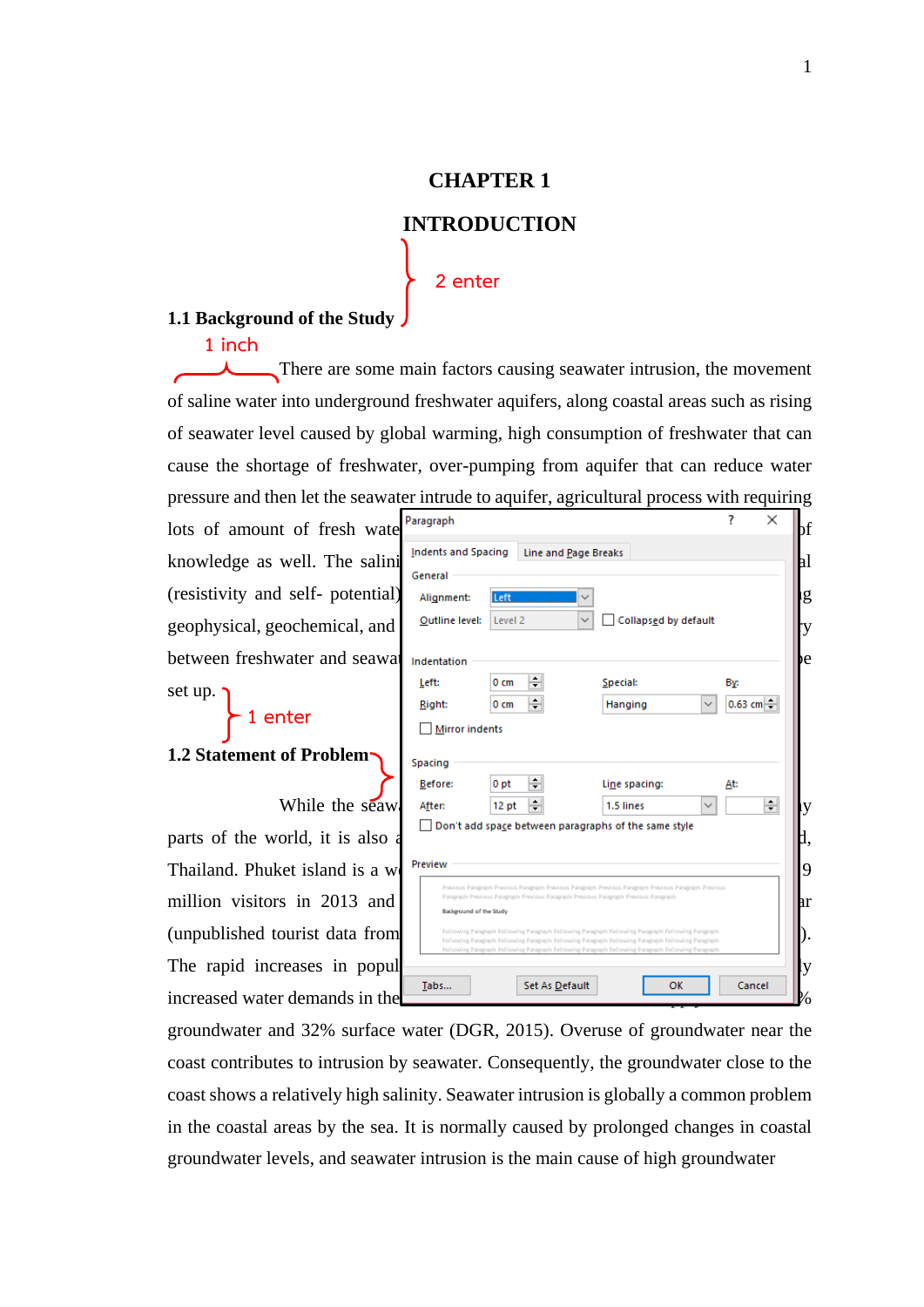

Figure 1.1 Flow Patterns of Groundwater and the Dispersion Zone in Coastal Aquifer. (USGS, 2000)



Figure 1.2 Flow Patterns of Groundwater